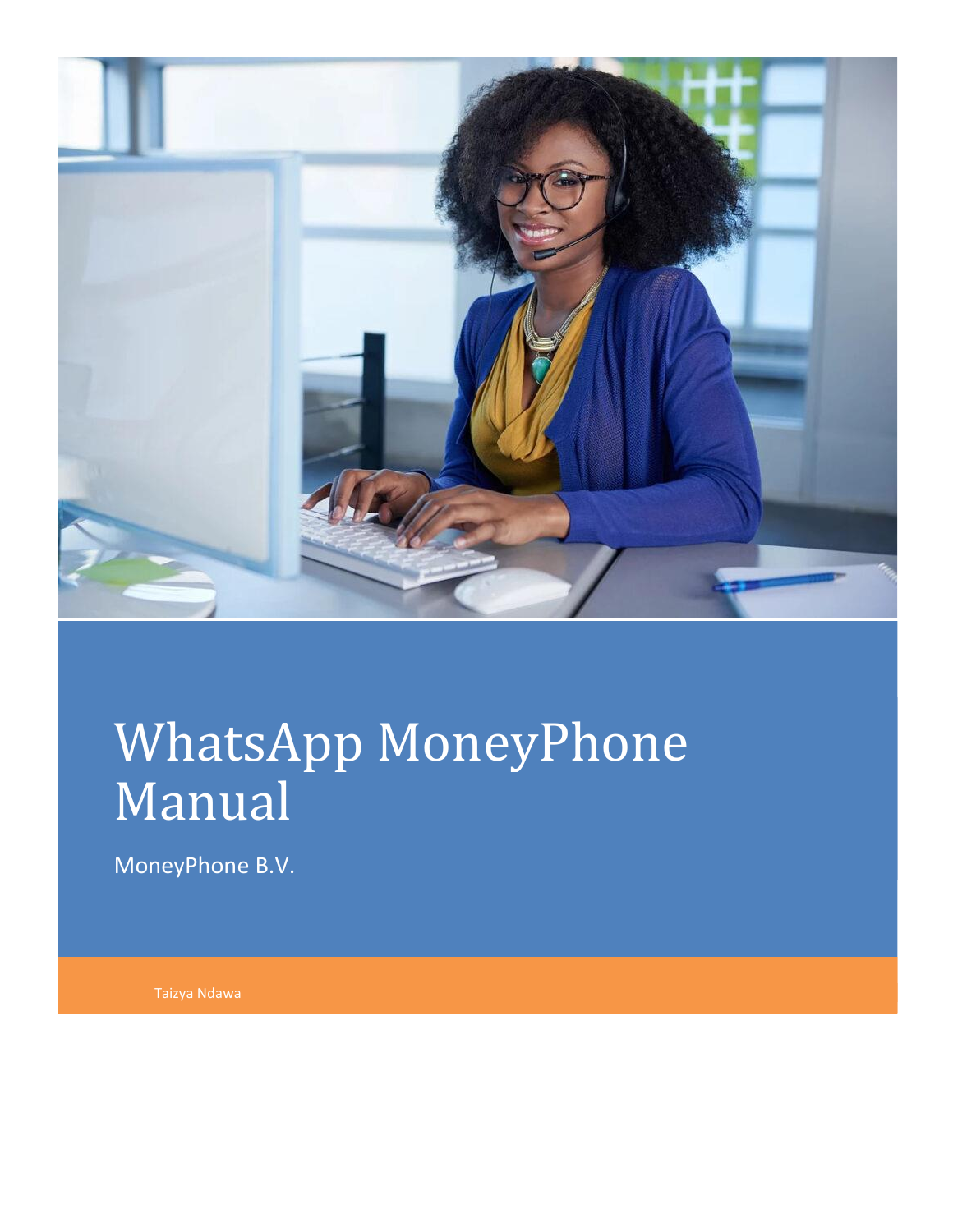#### **Table of Contents**

| $\bullet$ |
|-----------|
| $\bullet$ |
| $\bullet$ |
| $\bullet$ |
|           |
|           |
|           |
|           |
|           |
|           |
|           |
|           |
|           |
|           |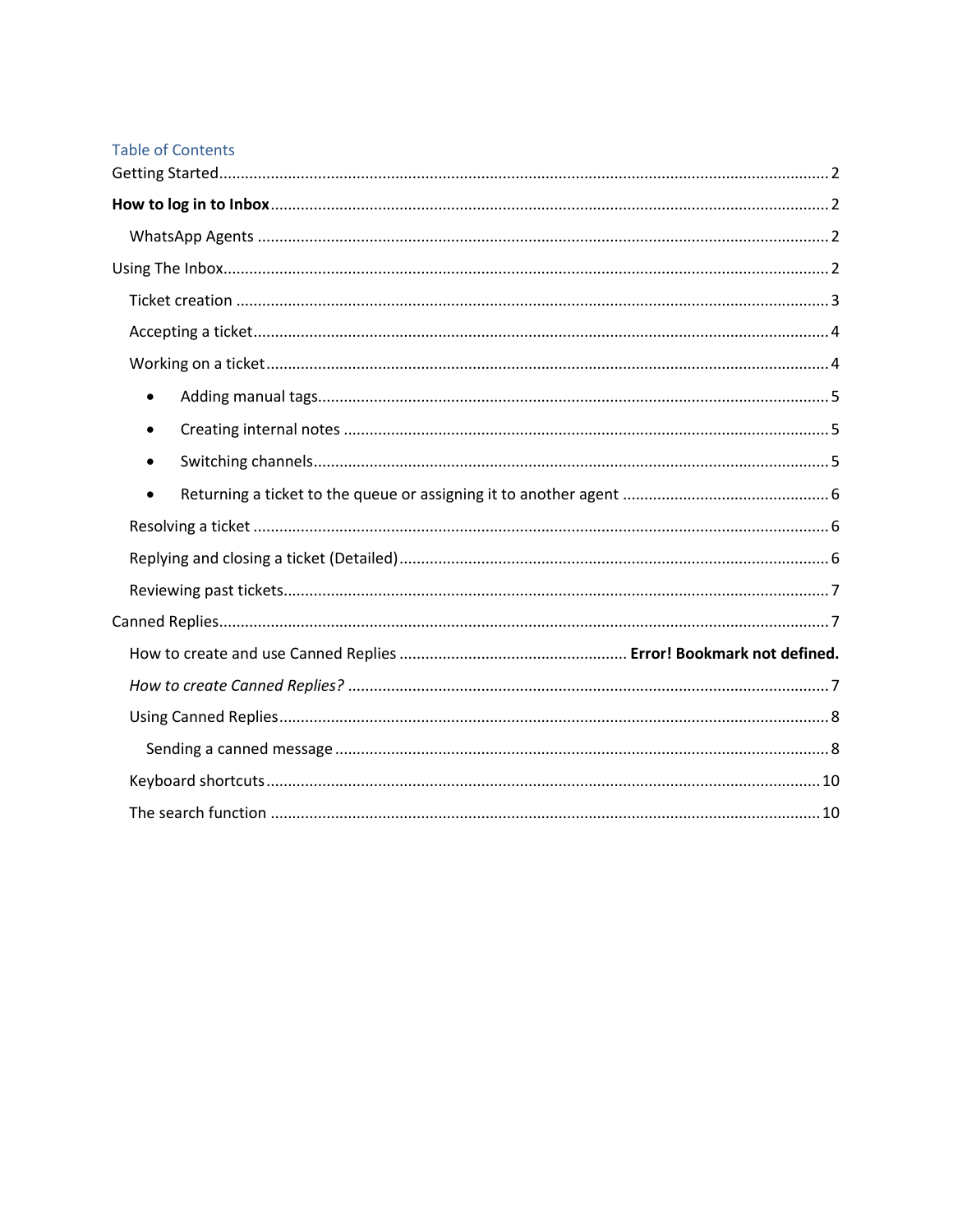# <span id="page-2-0"></span>Getting Started

#### <span id="page-2-1"></span>**[How to log in to Inbox](https://support.messagebird.com/hc/en-us/articles/360005373537-How-to-log-in-to-Inbox)**

If you're an Inbox **agent**, you need to go directly to [inbox.messagebird.com](http://inbox.messagebird.com/) and log in with your email address and password. If you are experiencing problems logging in, please contact MoneyPhone at [info@money-phone.com.](mailto:info@money-phone.com)



# <span id="page-2-2"></span>WhatsApp Agents

There can be multiple agents in Inbox. The main responsibility of an agent is to work on tickets.

# **Agents have access to:**

- The Agent UI
- Contacts

#### **Agents can:**

- Work on and resolve tickets
- Search and view tickets
- Search and view contacts
- Create and edit contacts

# <span id="page-2-3"></span>Using The Inbox

An Inbox ticket provides your agents with a detailed record of a conversation between your organization and an applicant.

Find out about the four basic stages of a ticket: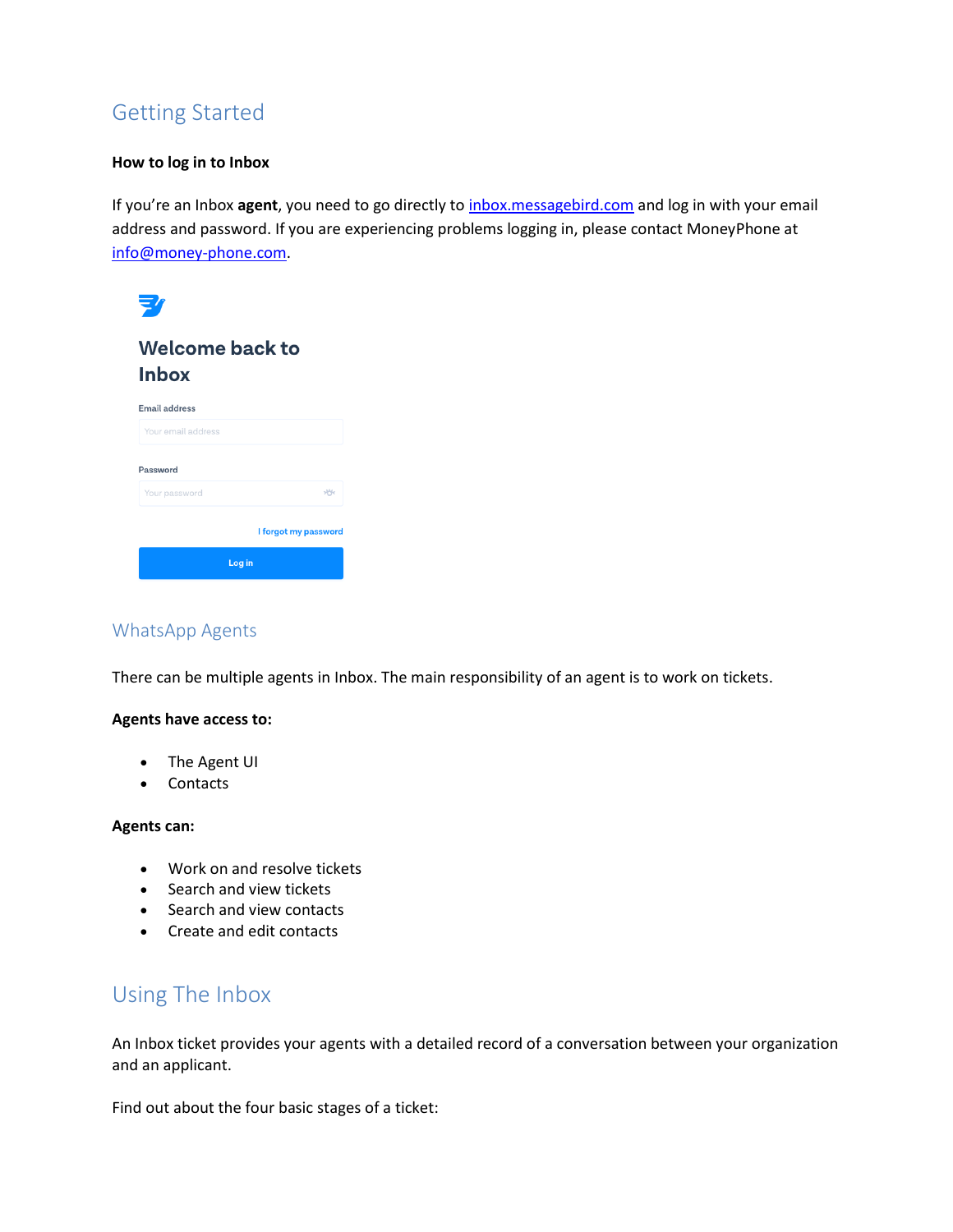- 1. ticket creation
- 2. accepting a ticket
- 3. working on a ticket
- 4. resolving a ticket

# <span id="page-3-0"></span>Ticket creation

A ticket is created when an applicant sends a message to your company via a channel that's been connected to Inbox, such as WhatsApp or SMS.

This new ticket will be added to a queue in Inbox, where it will stay until an agent accepts it. The screenshot below shows a ticket waiting in a queue.



When a ticket arrives in a queue, a notification is sent to all online agents to let them know that an applicant is waiting for help.

By default, a ticket will include the following information:

- Your applicant's message
- The date and time that the message was sent
- Your applicant's contact details
- The channel they've used to contact you
- Previous conversations (if they've contacted you before)
- Alternative channels of communication (if they've contacted you before on a different channel)

You can also use built-in automation to add additional information to incoming tickets:

- Language recognition to identify what language your applicant is speaking
- Sentiment analysis to detect your applicant's mood

Agents can manually add tags to tickets as they talk to applicants. Find out more under **Working on a ticket**.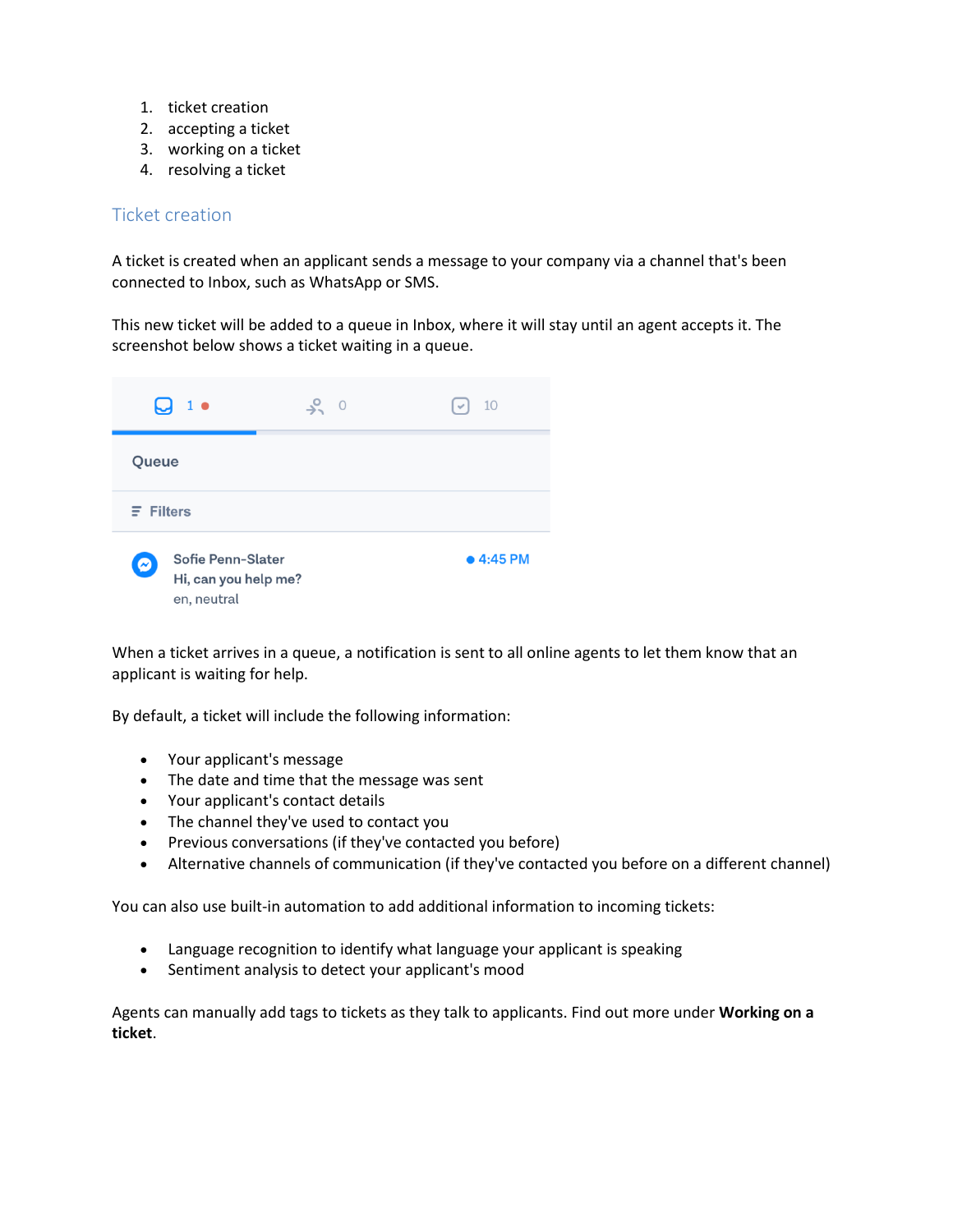# <span id="page-4-0"></span>Accepting a ticket

To accept a ticket, just click on the ticket in the queue. It will automatically move to 'Assigned to you', ready for you to start working on.

If an applicant has been in touch with you before, the full conversation history will be displayed in the ticket. To see it, just scroll up, or click on the applicant's name!

In the screenshot below, you can see what a ticket looks like once you have accepted it. You can also see the **language** of the message displayed as a tag, and the **sentiment** or **mood** displayed as both a tag and as an emoji.

|                                               | « MessageBird / Inbox           |              |                   |                                                              |                              |                                            | What's new <sup>O</sup> |
|-----------------------------------------------|---------------------------------|--------------|-------------------|--------------------------------------------------------------|------------------------------|--------------------------------------------|-------------------------|
| $\circledcirc$                                | Search Inbox                    | $\mathsf{Q}$ | Sofie Penn-Slater |                                                              |                              |                                            | $\leftarrow$            |
|                                               | Q<br>$22 - 1$<br>$\circ$        | ⊙ ∘          | Assigned: You     |                                                              |                              |                                            | $\mathbf{a}_i$          |
| ⊕                                             | Assigned to you                 |              | en negative       |                                                              |                              | <b>D</b> Return<br>Resolve                 |                         |
| <u>(ර</u>                                     | $\equiv$ Filters                |              | Θ,                | Hi, my shoes arrived with a hole in them $\ddot{\mathbf{w}}$ |                              |                                            |                         |
| $\stackrel{\mathtt{o}}{\leftrightsquigarrow}$ | Sofie Penn-Stater 12:01 PM<br>⊛ |              |                   | Monday, Oct 19, 12:01 PM - Fecebook Messenger                |                              |                                            |                         |
| 榊                                             | en, negative                    |              |                   |                                                              | Agent 1 accepted this ticket |                                            |                         |
|                                               |                                 |              |                   |                                                              |                              |                                            |                         |
|                                               |                                 |              |                   |                                                              |                              |                                            |                         |
|                                               |                                 |              |                   |                                                              |                              |                                            |                         |
|                                               |                                 |              |                   |                                                              |                              |                                            |                         |
|                                               |                                 |              |                   | Facebook Messenger ~                                         |                              | From: 109861400872561 To: 3103124016480749 |                         |
|                                               |                                 |              | Reply             |                                                              |                              | ۵                                          |                         |
|                                               |                                 |              | Add Note          |                                                              |                              |                                            |                         |
|                                               |                                 |              |                   |                                                              |                              |                                            |                         |

If you decide that you can't work on that ticket, or if you accepted it by mistake, you can click **Return** to place the ticket back in the queue. This will prompt a notification to be sent to all online agents, just like when a new ticket arrives. When a ticket is returned, this is recorded in the conversation history.

# <span id="page-4-1"></span>Working on a ticket

Use the text field to chat with your applicant by writing a response in the text field, or by using a canned reply. You can insert emojis by copy and pasting them into your message, and attach and send media by clicking on the attachment icon.

When you're ready, click **Send** to send your message!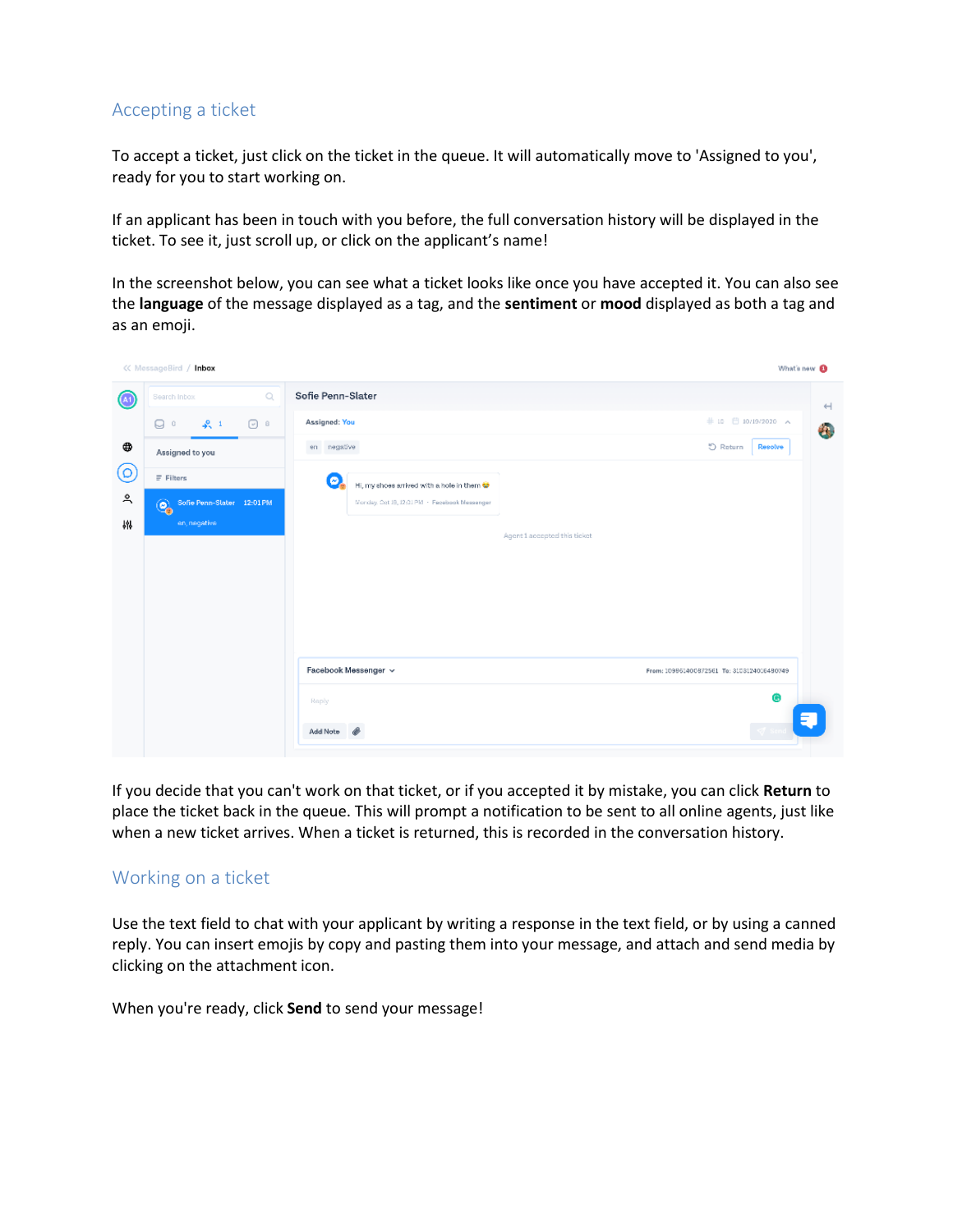<span id="page-5-0"></span>

Agents can manually edit and add tags to tickets as they talk to applicants. Tags are a good way to add more information and context to a ticket. For example, a tag can be added to explain why an applicant has been in touch, which is useful for creating detailed reports.

# <span id="page-5-1"></span> $\leftarrow$  Creating internal notes

Create internal notes to provide yourself and other agents with additional information, such as "Don't close this ticket until the applicant replies".

You and other agents will be able to see what you've written, but your applicants won't. Notes can't be deleted and will be included in the conversation history.

| ok, we'll fix this!                                     |  |
|---------------------------------------------------------|--|
| Monday, Oct 19, 3:22 PM · Facebook Messenger<br>$\circ$ |  |
| This customer needs a replacement pair of shoes.        |  |
| Monday, Oct 19, 3:38 PM · Note                          |  |
|                                                         |  |

<span id="page-5-2"></span>

By default, your reply will be sent on the same channel that the applicant used to contact you. For example, if the applicant has contacted you via Messenger, your reply will be sent by Messenger.

You can switch your conversation to any available channel by selecting it in the drop-down menu.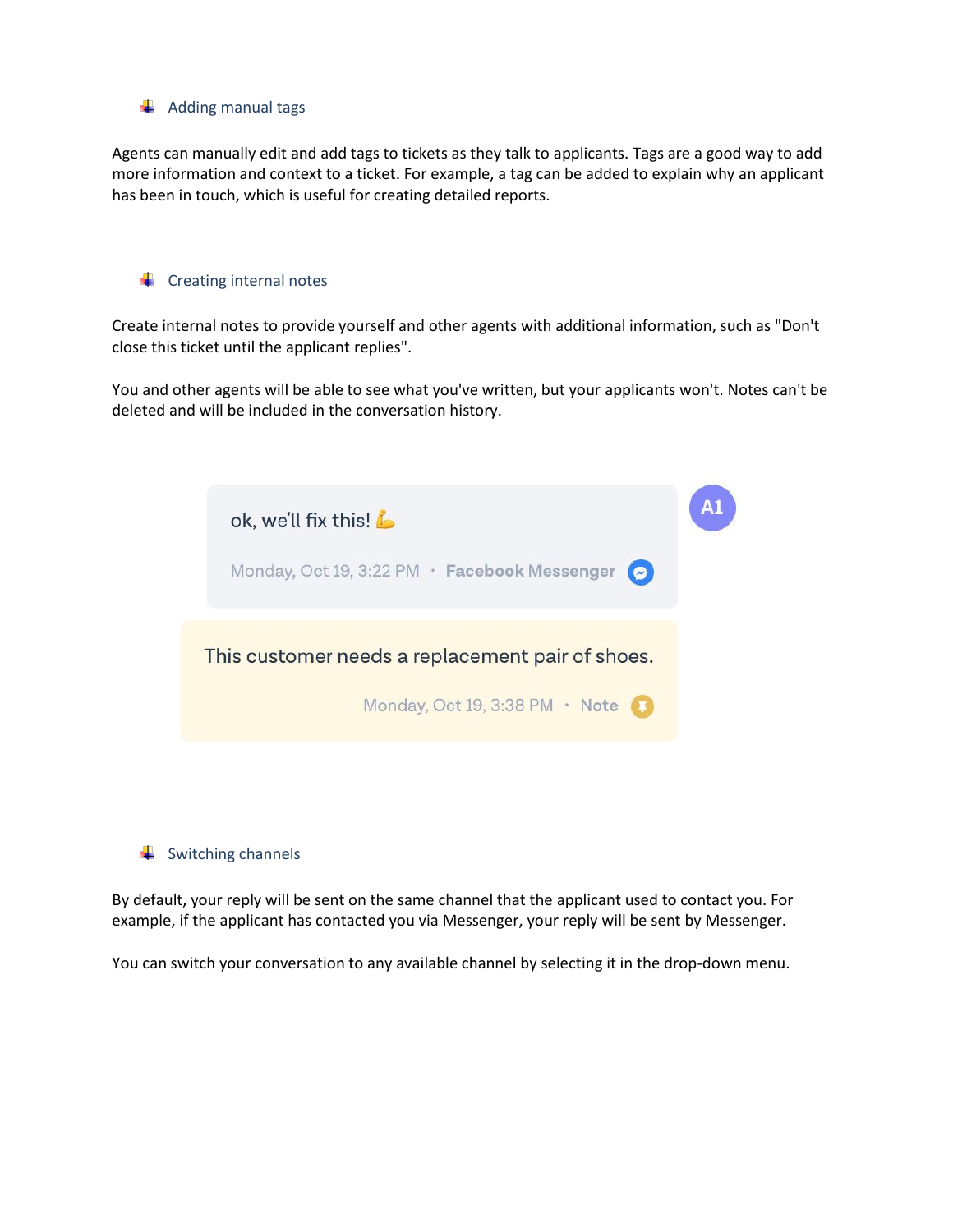#### <span id="page-6-0"></span>Returning a ticket to the queue or assigning it to another agent

While working on a ticket, you might decide that you can no longer handle the applicant's inquiry. This could happen because your shift has ended and you need a colleague to continue working on the issue, or because you don't have the required skills.

When this happens, you can choose to return the ticket to the queue by clicking **Return** in the top righthand corner or to assign the ticket to another agent by clicking **Assigned: You** in the top left-hand corner, and selecting another agent.

#### <span id="page-6-1"></span>Resolving a ticket

Once you've finished working on a ticket, click **Resolve** in the top right-hand corner of the ticket. This will move your ticket to the Resolved section of Inbox.

If you decide that a ticket needs to be reopened, or if you close it by mistake, simply click **Open** in the top right-hand corner of the ticket. This will reopen the ticket and allow you to start working on it again. If a ticket is reopened, this is recorded in the conversation history.

**NOTE**: As you can only have one ticket per contact open at any time, you may find that trying to re-open a ticket causes a modal window to appear. This happens when another agent has picked up the ticket and is working on it. In this case, the modal will direct you to view the open ticket.

# <span id="page-6-2"></span>Replying and closing a ticket (Detailed)

Click on your initials/photo and set your agent status as *available* or click on the **Go online** button in the queue section. If your agent status is *offline,* you won't be able to work on tickets, accept new ones or even see new tickets coming in.

Your new tickets will be under **Queue**. Place your cursor over the ticket and tap **Accept**. The tickets will automatically move to **Your Tickets**. Click on the ticket and write your reply—you can also attach media by clicking on the attachment icon.

#### WhatsApp  $\vee$

Hi, this is a test reply.

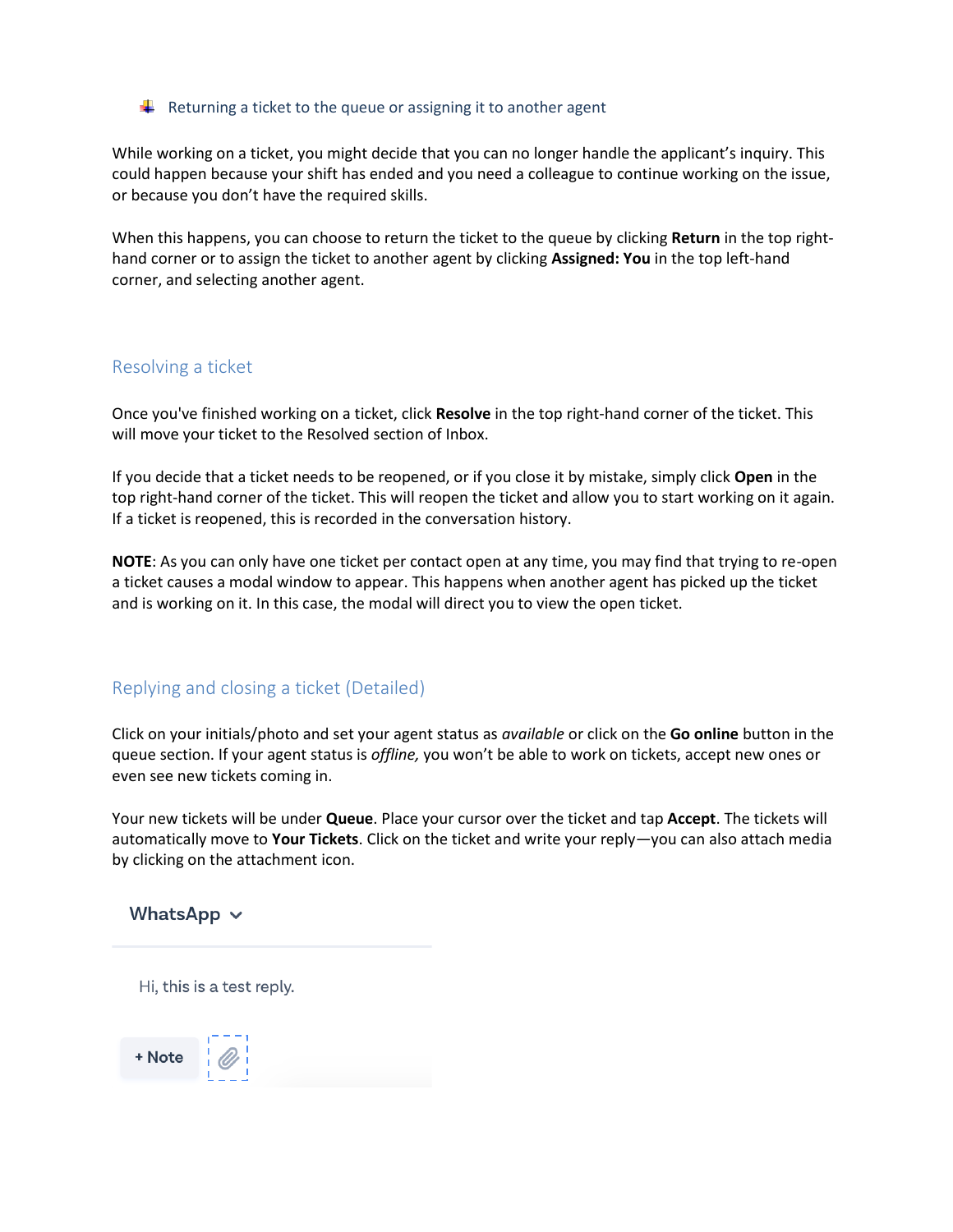Switching the channel: By default, the channel for your reply will be the same as the one the applicants used to contact you. For example, if the user contacted you via WhatsApp, that will be the default channel. However, you can easily switch it by clicking on the drop-down menu next to the default channel.

Keep in mind that that you're only able to switch to a channel on which the contact is available, that is, from which you have the respective identified. For example, the contact's phone number is the identifier for WhatsApp and SMS, so you can easily change between the two. However, for Facebook Messenger the identifier is the contact's Page ID, so you'll need it if you want to be able to switch to this channel.

| WhatsApp $\sim$ |  |
|-----------------|--|
|                 |  |

Hi, this is a test reply.



Leaving a note: You can choose to leave an internal note for the ticket—only you and the other agents will be able to see it. Click on the **+ Note** button, write your internal note, e.g., "Don't close this ticket until the applicant replies." and tap **Save note** when you're ready.

When your reply is ready, simply click on the **Send** button.

Do you want to close the ticket? Once you're finished working on a ticket, click on **Resolve ticket** on the top-right of the conversation. And voilá! The ticket will be automatically moved to the resolved section.

# <span id="page-7-0"></span>Reviewing past tickets

If you want to review a ticket that was already resolved, click on the **Resolved** section. A list of all resolved tickets will be displayed, select the past ticket you're looking to see an overview of it, including the full conversation, contact details, and platforms in use.

# <span id="page-7-1"></span>Canned Replies

In this guide, you'll learn how to use and create **Canned Replies** with Inbox.

**Canned Replies** is an Inbox feature that allows you to set up automatic responses — which work as templates — for incoming messages. **Agents** will be able to pick the reply from a drop-down, saving them time in resolving tickets.

#### <span id="page-7-2"></span>*How to create Canned Replies?*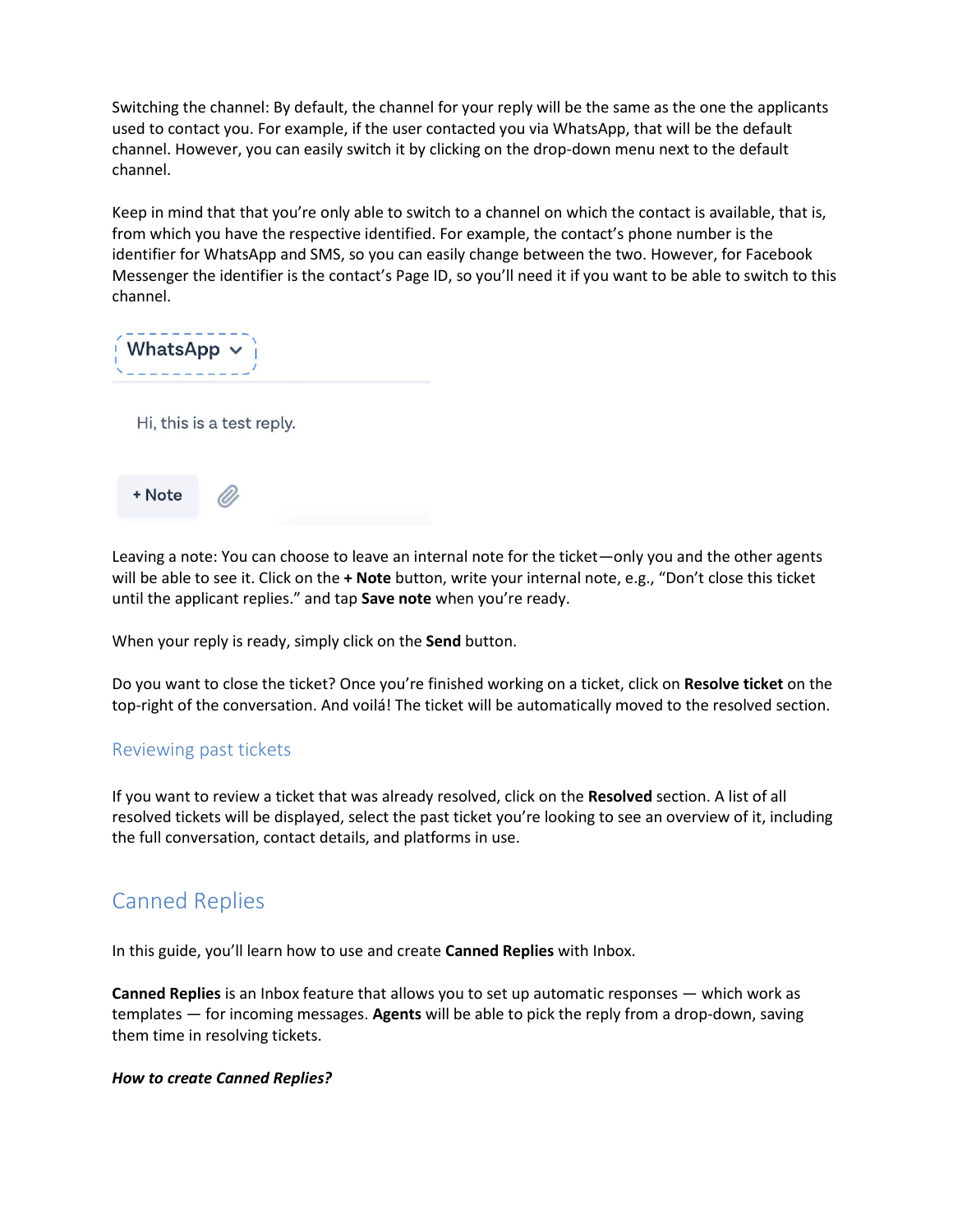- Keep in mind that only managers can create Canned Replies. Ask MoneyPhon[e info@money](mailto:info@money-phone.com)[phone.com](mailto:info@money-phone.com) to add canned replies for you.
- Your new canned reply will be automatically added to your **Overview.**

| Overview<br>View and manage your canned replies                                                                                                                                                       | Filter by category | <b>Add canned reply</b> |        |  |
|-------------------------------------------------------------------------------------------------------------------------------------------------------------------------------------------------------|--------------------|-------------------------|--------|--|
| Name                                                                                                                                                                                                  |                    | Category                | Edit   |  |
| Welcome_helpcenter - Welcome to Inbox (name)! Thanks for reaching out! What seems to be the problem? In the meantime, feel free to visit our Help Center; that might<br>answer your question already! |                    | welcome inquire         | 0.0011 |  |
| Credentials Updated - Hey (there), We've updated the credentials in your account. You can see this change reflected once you log in. Anything else we can help you with?                              |                    | account update          | 1.14   |  |

• And that's it! Now you know how to create **Inbox Canned Replies**.

# <span id="page-8-0"></span>Using Canned Replies

Canned Replies is an Inbox feature that allows you to set up automatic responses — which work as templates — for incoming messages. Agents will be able to pick the reply, saving them time in resolving tickets.

|              | C MessageBlint / Inbox                            |                                                                         |                          | What's new . @ |
|--------------|---------------------------------------------------|-------------------------------------------------------------------------|--------------------------|----------------|
| G            | $\mathbb{Q}^{\prime}_{i}$<br><b>Bearing Miles</b> | <b>Brad Tapper</b>                                                      |                          | $+1$           |
|              | $Q = RT - Qm$                                     | Assigned: You D Return                                                  | 重加 自 2/8/2010 A)         | BT.            |
| $\bf \Phi$   | All Assigned Tickets                              | Tags constrat                                                           | Resolve<br>Active $\vee$ | $\mathcal{S}$  |
| $\circ$      | F Fines                                           | R                                                                       |                          |                |
| $\mathbb{A}$ | <b>Strad Tapper</b><br>3.43 PM                    | Hi there, Do you have any physical stores that I can visit?<br>3.43 8 M |                          |                |
| 排            | neutral.                                          | Harriet Oldfield accepted this ticket                                   |                          |                |
|              |                                                   |                                                                         |                          |                |
|              |                                                   |                                                                         |                          |                |
|              |                                                   |                                                                         |                          |                |
|              |                                                   |                                                                         |                          |                |
|              |                                                   |                                                                         |                          |                |
|              |                                                   |                                                                         |                          |                |
|              |                                                   |                                                                         |                          |                |
|              |                                                   |                                                                         |                          |                |
|              |                                                   | WhatsApp ~<br>I                                                         | From: WhatsApp Barne 2   |                |
|              |                                                   | Bish                                                                    |                          |                |
|              |                                                   | Add Note $\theta$ + $\Box$                                              | $\sim 1.0$               |                |
|              |                                                   | 23h until WhatsApp reply window closes                                  |                          |                |

#### <span id="page-8-1"></span>Sending a canned message

Here's how to view and send Canned Replies when you're working on a ticket.

**1. Click** the Canned Replies icon, just to the right of the '+' symbol. The Canned Reply categories will be displayed in a panel on the right-hand side of your screen.

| Telegram $\sim$          | From: Banne Shoes Bot |
|--------------------------|-----------------------|
| Reply                    |                       |
| Add Note $+$ $\boxed{0}$ | $\sqrt{ }$ Send       |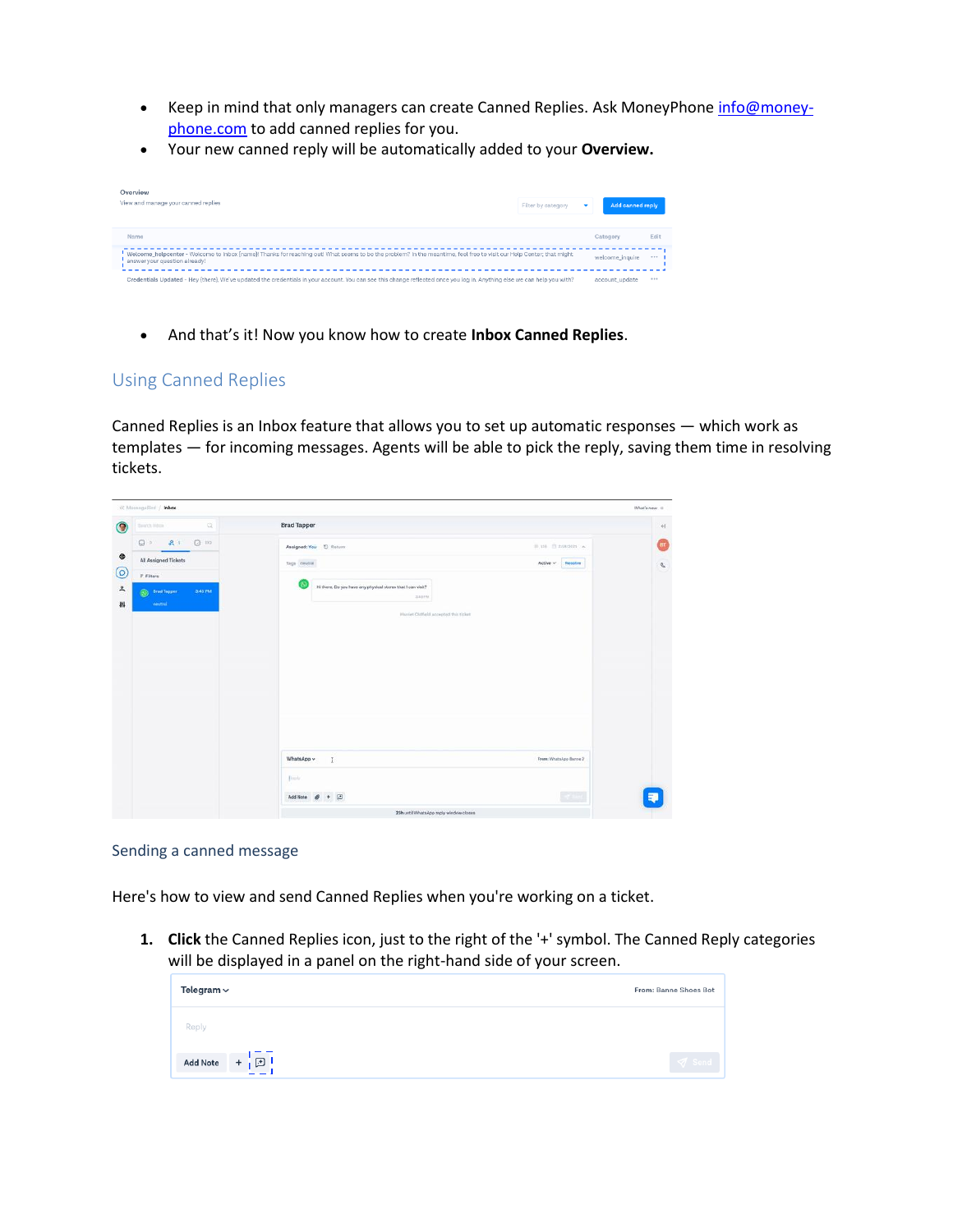|  |  |  |  |  |  | 2. Click on the relevant Canned Reply category to expand it. |
|--|--|--|--|--|--|--------------------------------------------------------------|
|--|--|--|--|--|--|--------------------------------------------------------------|

| <b>Alex Summers</b>                                               | $\cdot$ $\cdot$<br>$\check{ }$         | ---<br>Canned Replies Cmd+K<br>$\pmb{\times}$ |
|-------------------------------------------------------------------|----------------------------------------|-----------------------------------------------|
| Assigned: You<br><b>う Return</b>                                  |                                        | $\hbox{\tt Q}$<br>Search canned reply         |
| Tags neutral Delivery                                             | Active $\smallsmile$<br><b>Resolve</b> | $\smile$ General<br>$\vee$ Refunds            |
| ◀<br>Hi there, can you please help me locate my order?<br>9:27 AM | Harriet Oldfield accepted this ticket  | $\vee$ Shipping                               |
| Telegram $\sim$                                                   | From: Banne Shoes Bot                  |                                               |
| Reply                                                             |                                        |                                               |
| <b>Add Note</b><br>回<br>$\ddot{}$                                 | $\sqrt{ }$ Senc                        |                                               |

3. Every Canned Reply in that category will be displayed. **Click** on the one that you want to use.

| Canned Replies Cmd + K | x |
|------------------------|---|
| Search canned reply    |   |
| ∧ General              |   |
| Welcome                |   |
| Order Details          |   |
| $\sim$ Refunds         |   |
| $\vee$ Shipping        |   |
|                        |   |

4. The Canned Reply will be automatically pasted into the conversation, ready for you to review before sending! If there is placeholder text in the template, such as {name}, make sure that you **manually replace this** with the information of the applicant that you are talking to.

| Telegram $\sim$                                              | From: Banne Shoes Bot |
|--------------------------------------------------------------|-----------------------|
| Hi there,<br>Your order number is: {order_number}.<br>Cheers |                       |
| <b>Add Note</b><br>$+6$                                      | Send                  |